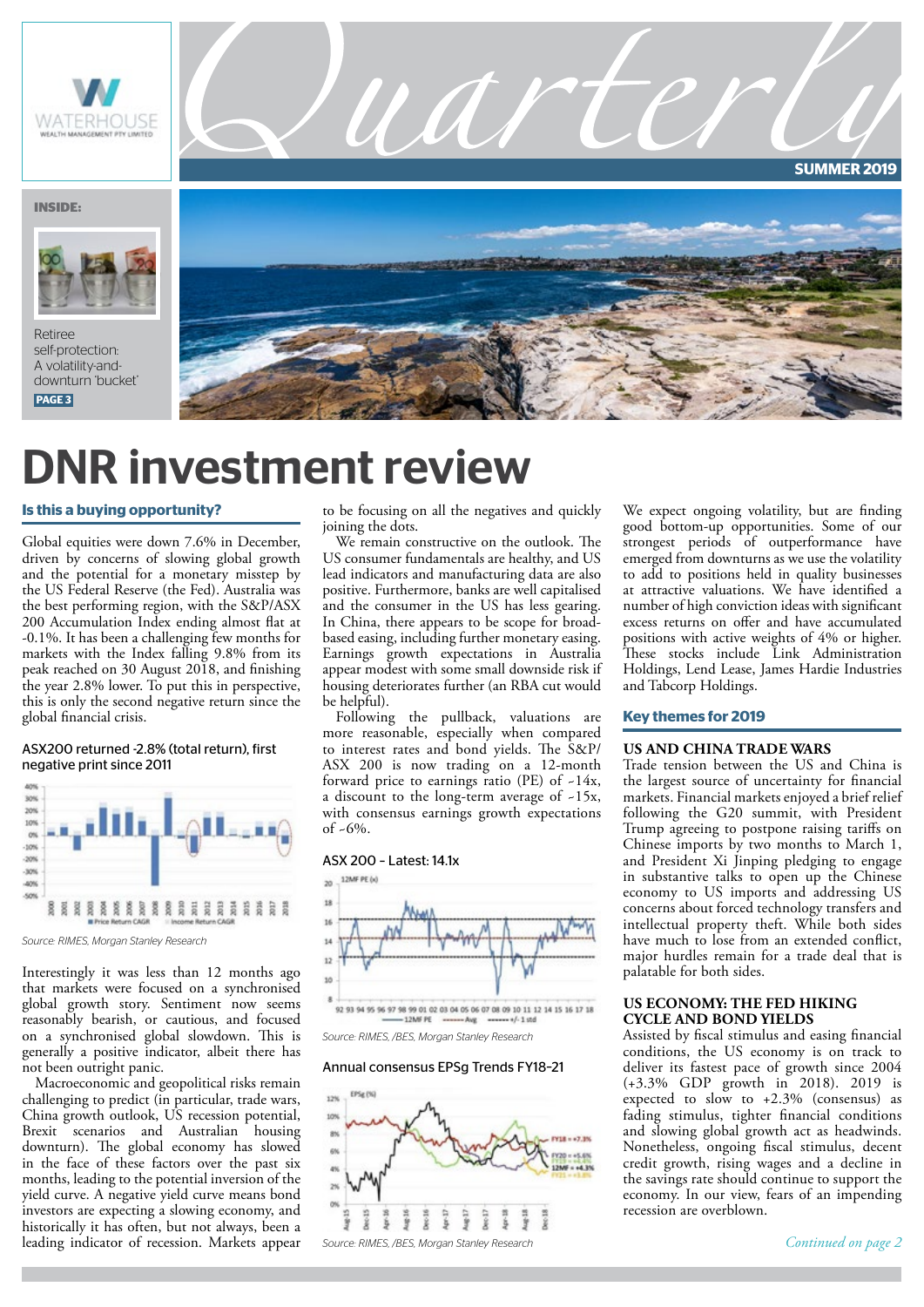

# DNR investment review

*Continued from page 1*

# **The Fed hiking cycle**

As expected, the Fed delivered another rate hike on 19 December 2018 to a target range of 2.25–2.50%. Projections are now for two more 25 basis point hikes in 2019. However, the Fed's hawkish projections are at odds with signs of a slowing US economy with the Fed funds futures curve pricing in less than one rate hike in 2019, and rate cuts beyond then.

#### Pace of Fed hikes: Futures market pricing in change of Fed cuts



*Source: Bloomberg, Morgan Stanley Research* 

This has added uncertainty to the outlook for global financial markets and was a key catalyst for the equity market sell-off in December. Importantly however, Chair Jay Powell and President and Chief Executive Officer John Williams have made it clear that Fed policy is not on a predetermined path and that it will take a patient approach to raising rates.

## **Bond yields**

Global bond yields have rallied with yields falling >33bps in December (we also saw one part of the US yield curve inverting at the beginning of December). This was driven by a shortfall in inflation expectations (due to lower oil prices and slowing global growth). We believe that structural drivers are likely to push bond yields higher in the longer term. We are cautious on companies that trade on high PEs, have high payout ratios and high levels of gearing. These stocks benefited the most as bond yields fell and we expect will underperform as bond yields push higher.

# **CHINA OUTLOOK**

The Chinese economy is currently enduring a slowdown, but to put this in perspective Chinese GDP growth is expected to slow from +6.9% in 2017, to +6.6% in 2018 to +6.2% in 2019. While there is potential for headwinds from US trade barriers (exports to the US currently account for 4% of China's GDP), Chinese policymakers appear willing (financial support for small businesses, cuts to interest rates on SME loans and accelerated mixed ownership reform). If Chinese growth is to rebound, domestic demand will need

to reaccelerate. There appears to be scope for broad-based easing to stimulate growth and liquidity conditions (including further monetary easing).

### **BREXIT SCENARIOS**

UK Prime Minister Theresa May survived a leadership contest, but was forced to announce that she will step down before the 2022 election. Both UK bond yields and the British pound fell sharply in response to the government's delay to a parliamentary vote on the Brexit deal. There is still significant uncertainty for May's plan to navigate towards a 'soft Brexit', although UK-exposed stocks seem to be already pricing a 'hard-Brexit' scenario. If a failure to negotiate a deal (either with the EU or her own party) leads to an early election, the potential for a Labour government under Jeremy Corbyn is a negative scenario not currently priced into UK-exposed stocks.

# **AUSTRALIAN ELECTION OF THE AUSTRALIAN LABOR PARTY (ALP)**

An election must be held by 18 May 2019. While an ALP victory appears likely (betting markets now imply an 88% probability of an ALP victory), we note that the 2016 election was only decided by a shift in opinion in the final month and that the Coalition government is likely to try and win votes with its 2019 budget (i.e. tax cuts, public/ infrastructure projects, funding for health and education). Nonetheless, below we outline key ALP policies and the likely impact for investors.

#### **Franking**

- Franking scale-back would largely return the franking system to the pre-2000 system where excess franking credits were not refundable.
- This would most likely negatively impact individuals on low taxable incomes receiving franked dividends and ~200,000 SMSFs.
- However, the near term return of franking credits may be attractive in the form of special dividends or off-market buybacks, for example Woolworths Group and Wesfarmers.

## **Capital gains tax**

- ▶ The ALP has promised to reduce the capital gains tax discount for assets held longer than 12 months to 25% from 50% (for small businesses and individuals). Existing assets will be grandfathered.
- This policy may result in a bring forward of stock/asset purchases to take advantage of the grandfathering.

#### **Negative gearing**

- $\triangleright$  The ALP plans to retain negative gearing (in its current form) for new housing only.
- As such, negative gearing losses for other assets will only be allowed to be



deducted against investment income and capital gains.

- We expect the ALP to be sensible about when it introduces any changes to mitigate any further negative impact on property prices.
- However, a less attractive tax regime is likely to weigh on investor lending and property prices.

# **Support for low income earners**

- $\blacktriangleright$  The ALP is promising to protect penalty rates and future policies are likely to be supportive of low-income earners.
- The ALP is also proposing to reinstate the budget deficit repair levy of 2% for those on incomes in excess of \$180,000.
- This will be positive for companies with end markets that include low income households like Tabcorp Holdings and Caltex Australia.

## **Healthcare**

- The ALP is proposing to cap the increase in private health insurance premiums (~2% average), which will be detrimental to health insurers and private hospitals.
- The Victorian ALP has already promised to fund 345 new public hospital beds, also detrimental for private hospital operators.

#### **IMPLICATIONS OF AN AUSTRALIAN HOUSING DOWNTURN**

While the Australian Prudential Regulation Authority (APRA) recently removed the 30% benchmark for interest-only housing lending, we do not expect this to noticeably ease tight credit supply.

National house prices were down 6.1% during 2018 and are now down 6.7% from their peak. House prices in Sydney are down 11.1% from their peak.

#### House prices have now fallen further than the 2010/11 downturn



*Source: Corelogic, Morgan Stanley Research*

With housing sentiment low and household deleveraging likely, the risk is that there is a broader economic impact resulting from the correction. The wealth effect has already been seen on high-value items (e.g. car sales are down 15% yoy).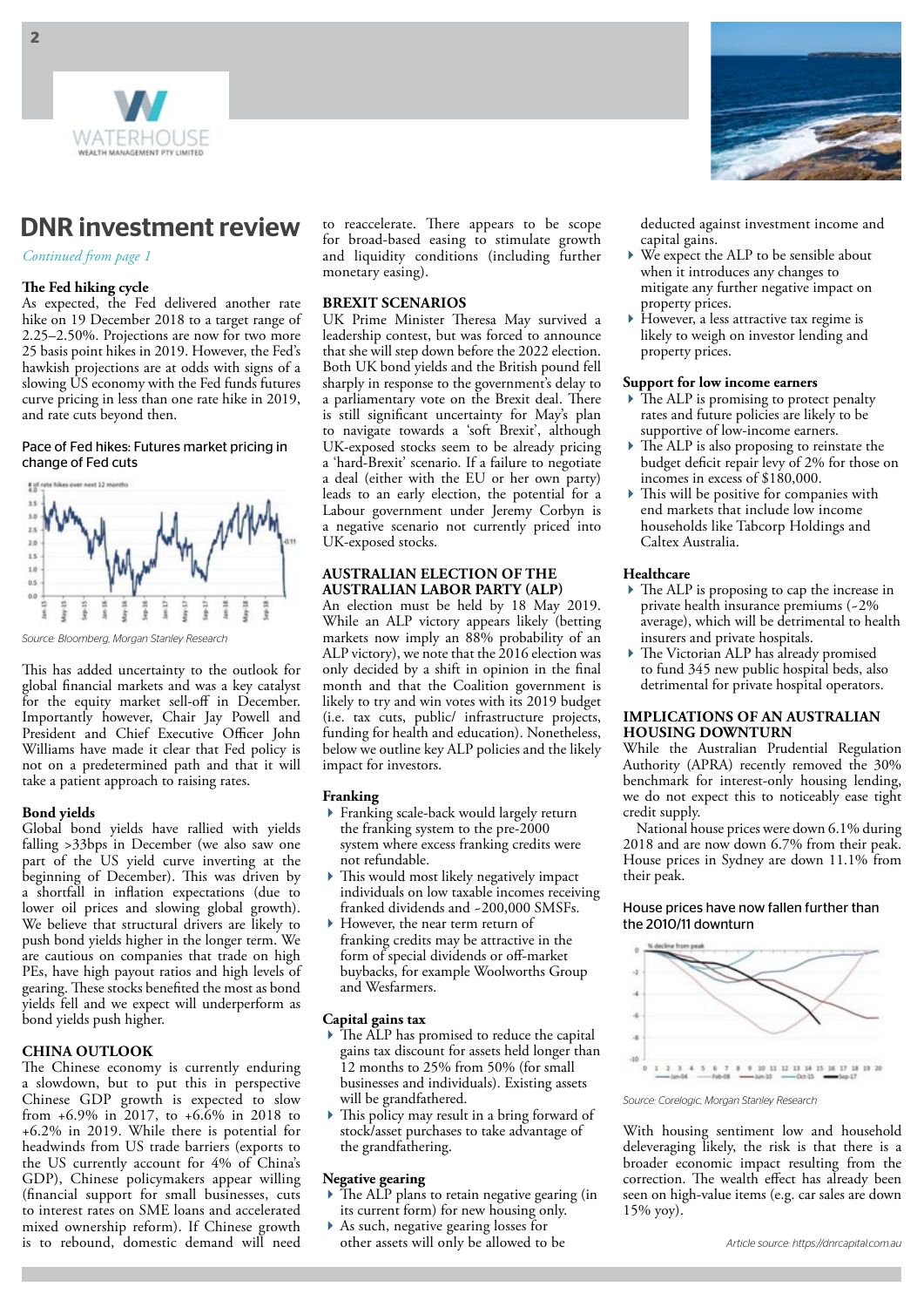



# **Retiree self-protection: A volatility-and-downturn 'bucket'**

#### **BY Robin Bowerman**

The latest fall in share prices close to the 10-year anniversary of the global financial crisis (GFC) is likely to prompt more retirees and near-retirees to think about creating a volatility-and-downturn cash bucket.

This is a straightforward strategy intended to reduce the possibility of retirees – particularly those with many years of retirement ahead – having to sell investments at depressed prices to maintain their income in the event of an extended future downturn.

# **WHAT IS A VOLATILITY-AND-DOWNTURN CASH BUCKET?**

Retirees and investors approaching retirement often set aside about two to three years of living expenses if possible in a volatility-and-downturn cash bucket. This provides a buffer against being forced to sell assets at the wrong time, which may cut the expected longevity of a portfolio and its ability to produce enough future growth.

In a recent commentary, actuaries Rice Warner emphasises how disciplined investor behaviour is critical to handling a sharp fall in share prices and how a cash bucket can assist them to remain disciplined.

There is typically a close link to market behaviour and investor behaviour.

(Regular Smart Investing readers may have read our past discussions of these buckets.)

The behaviour of stock markets is unpredictable as sentiment big part in short-term price movements," Rice Warner comments. "When people are upbeat about the economy, prices often rise exuberantly; when the market turns down significantly, it is usually fast and without notice.

"So, while we can say that investment markets," Rice Warner adds, "follow a cyclical pattern, no one can predict when the market will rise or fall. We also know that markets usually recover their losses over time, sometimes quite quickly."

And as the commentary says, the impact of a market downturn could be magnified for investors who "lock in losses by moving into more defensive strategies [such as switching to all-cash portfolios] at an inopportune time".

#### **WHEN AND HOW CAN I CREATE A CASH BUCKET?**

Investors often begin to build-up a cash bucket or buffer in their last few years before their planned retirement. For instance, some investors direct a proportion of their super contributions from their last few years in the workforce into a cash bucket within their super funds.

Other opportunities may arise to create a cash bucket including, say, an inheritance or the sale of an investment property. Some investors will simply increase the asset allocation to cash in their super funds – perhaps when periodically rebalancing their portfolios.

# **HOW BIG SHOULD I MAKE MY CASH BUCKET?**

While investors often set aside two to three years of living expenses in their volatility-and-downturn bucket, the size of the buffer and how it is built-up will depend on such personal circumstances as the size of an individual's retirement savings, age, investment timeframe and perhaps professional advice. When determining the size of your cash bucket, keep the age pension in mind if applicable.

#### **HOW CAN I TOP-UP MY CASH BUCKET?**

Some investors direct a proportion of unspent income from their main diversified portfolio, such as a balanced or growth super fund, to top-up their cash bucket from time to time – particularly during stronger-performing years. And proceeds from regular rebalancing of an investor's main diversified portfolio can provide top-up money.

*Article source: www.vanguardinvestments.com.au*